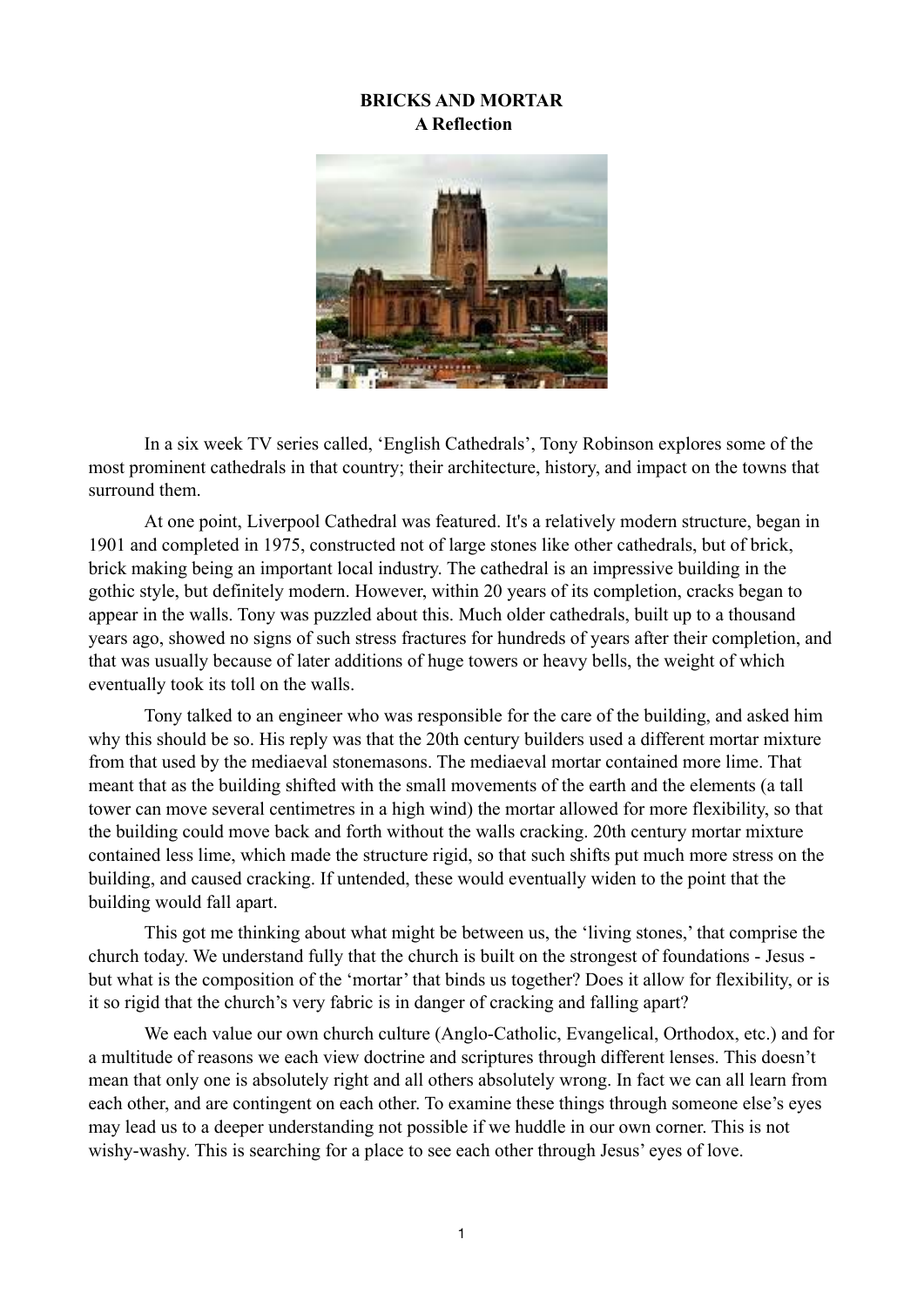Each of us has to 'work out our own salvation with fear and trembling,' *(Philippians 2:12),*  so if we approach each other understanding that we are all striving to do just that, perhaps some sort of flexibility will emerge that helps us to withstand the stresses caused by our differences.

 Perhaps Paul, in his first letter to the Corinthians, can help us out here. In chapter thirteen *(vs. 4-13)* he lists the attributes of love, the same love with which Christ demonstrates his passionate care of us. What would happen, I wonder, if we see these as ingredients in the mortar between us that both separates and binds us?

#### *PATIENCE:*

 What would happen if instead of being irritated by someone's differing views, becoming defensive of our own and refusing to admit other possibilities, we practice loving patience as we listen to their rhetoric, remembering that Jesus quite often has to wait patiently for us to realise the truth?

### KINDNESS:

What would happen if instead of wanting to send the opposition to hell, we view them with the kindness that Jesus demonstrates in not condemning *(John 3:17),* but loving us through this period in our lives?

### *ENVY:*

What would happen if, in hearing about the gifts and works of other, we didn't envy them, but congratulated and encouraged them, as Jesus encourages us when we work to get it right?

## *BOASTING, ARROGANCE, RUDENESS:*

 What would happen if, in putting forward our views, we did not treat others out of self righteous arrogance, or boast about our spiritual prowess or treat them with contempt? After all, Jesus, the most righteous of all, never resorts to that in his treatment of us. He simply loves us.

## *INSISTING ON OUR OWN WAY:*

What would happen if we refuse to respond to group decisions by banging on the table and insisting that things have to go our way, because if they don't we'll become irritable and resentful, and possibly take our bat and ball and go home? It seems that Jesus has been working for all time to bring people around to his way of thinking, and not once has he retired to his corner to suck his thumb when we refuse to do it his way. He simply keeps loving us, working in us, and longing for us to love him. As he did with the rich young man, Jesus looks at us, and loves us.

## *REJOICING IN WRONGDOING:*

 What would happen if we didn't gloat over the sins of others, as if it proved our own righteousness, ensuring our ticket to heaven? And what would happen if we dedicated ourselves to seeking the truth in the One who *is* the Truth?

### *BEARING, BELIEVING, HOPING, ENDURING:*

 And what would happen if we bear with those who *are* envious, who arrogantly boast, who treat others with rudeness, who lose their cool when things don't go their way, or gloat over another's weaknesses? Can we believe in the way that Christ, who bears *us* on his shoulders, believes that we are essentially good, even if we don't see it ourselves, always hoping for our healing and redemption and enduring with us to the end?

 If we can do all that, then there is a good chance that the church will withstand the elements from within and without, and continue to survive, even flourish. As well as that, in our flexing and